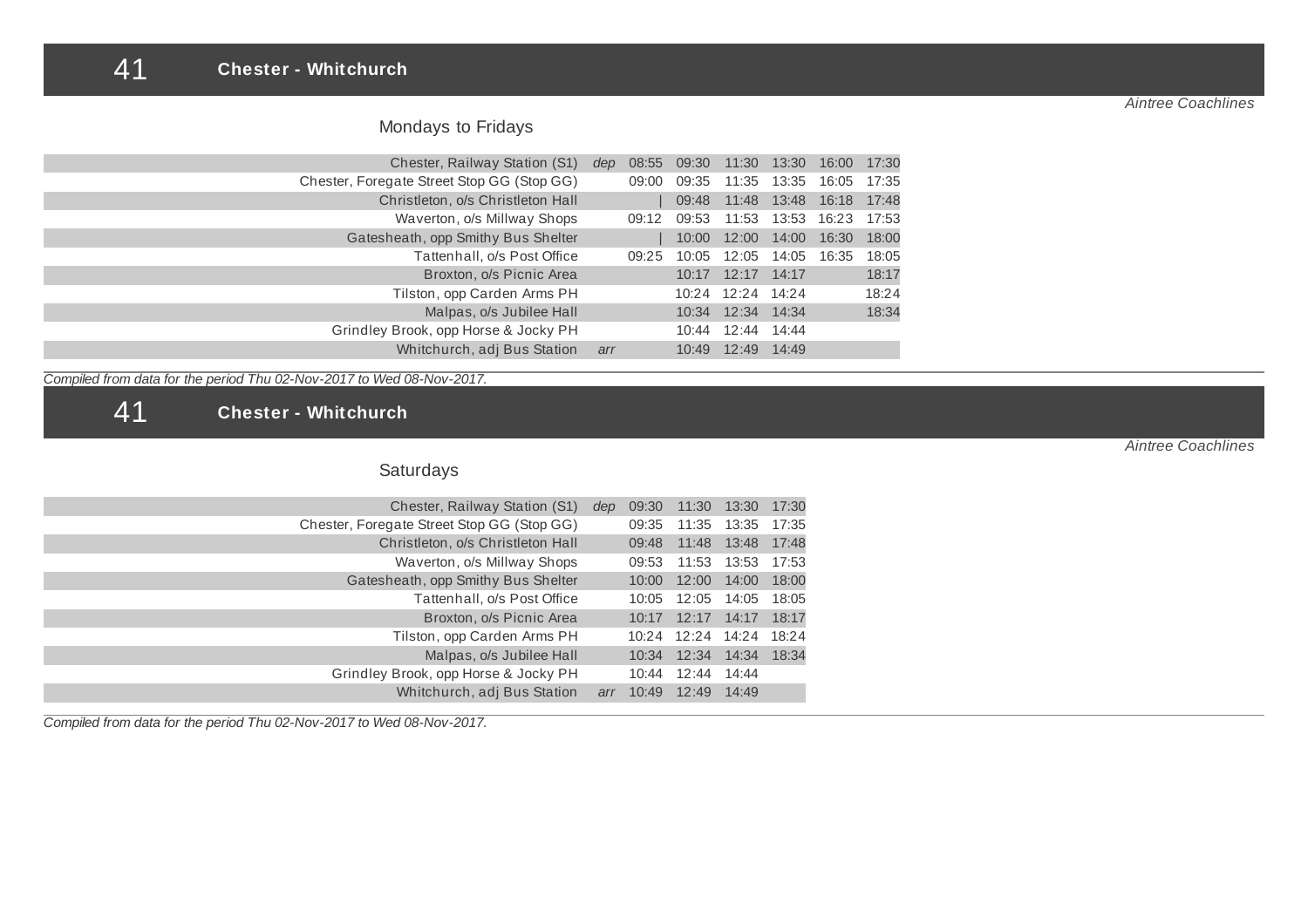### 41 **Whitchurch - Chester**

| Whitchurch, adj Bus Station          | dep |             |             | 09:20 | 11:20 13:20       |             |       | 17:20 |
|--------------------------------------|-----|-------------|-------------|-------|-------------------|-------------|-------|-------|
| Grindley Brook, adj Horse & Jocky PH |     |             |             | 09:26 | 11:26 13:26       |             |       | 17:26 |
| Malpas, opp The Cross                |     |             |             | 09:36 | 11:36 13:36       |             |       | 17:36 |
| Tilston, adj Carden Arms PH          |     |             |             | 09:47 | 11:47             | 13:47       |       | 17:47 |
| Broxton, opp Picnic Area             |     |             |             | 09:54 | 11:54 13:54       |             |       | 17:54 |
| Tattenhall, opp Post Office          |     | 06:55       |             | 10:05 | 12:05             | 14:05 16:35 |       | 18:05 |
| Gatesheath, o/s Smithy Bus Shelter   |     | 07:00       |             | 10:10 | 12:10             | 14:10       |       | 18:10 |
| Waverton, opp Millway Shops          |     | 07:07       | 08:35       | 10:17 | 12:17             | 14:17       | 16:45 | 18:17 |
| Christleton, opp Christleton Hall    |     |             | 07:12 08:40 |       | 10:22 12:22 14:22 |             |       | 18:22 |
| Chester, The Bars (Stop L)           |     | 07:27       | 08:53       | 10:35 | 12:35             | 14:35 16:56 |       | 18:33 |
| Chester, Railway Station (S4)        | arr | 07:29 08:55 |             | 10:37 | 12:37             | 14:37       | 16:58 | 18:35 |

*Compiled from data for the period Thu 02-Nov-2017 to Wed 08-Nov-2017.*

41 **Whitchurch - Chester**

# Saturdays

| 17:20 | 11:20 13:20       |                   | 09:20 | dep | Whitchurch, adj Bus Station          |
|-------|-------------------|-------------------|-------|-----|--------------------------------------|
|       | 11:26 13:26 17:26 |                   | 09:26 |     | Grindley Brook, adj Horse & Jocky PH |
| 17:36 | 13:36             | 11:36             | 09:36 |     | Malpas, opp The Cross                |
| 17:47 | 13:47             | 11:47             | 09:47 |     | Tilston, adj Carden Arms PH          |
| 17:54 | 13:54             | 11:54             | 09:54 |     | Broxton, opp Picnic Area             |
| 18:05 | 14:05             | 12:05             | 10:05 |     | Tattenhall, opp Post Office          |
| 18:10 | 14:10             | 12:10             | 10:10 |     | Gatesheath, o/s Smithy Bus Shelter   |
| 18:17 | 14:17             | 12:17             | 10:17 |     | Waverton, opp Millway Shops          |
| 18:22 |                   | 10:22 12:22 14:22 |       |     | Christleton, opp Christleton Hall    |
| 18:33 | 14:35             | 12:35             | 10:35 |     | Chester, The Bars (Stop L)           |
| 18:35 | 14:37             | 12:37             | 10:37 | arr | Chester, Railway Station (S4)        |
|       |                   |                   |       |     |                                      |

*Compiled from data for the period Thu 02-Nov-2017 to Wed 08-Nov-2017.*

*Aintree Coachlines*

*Aintree Coachlines*